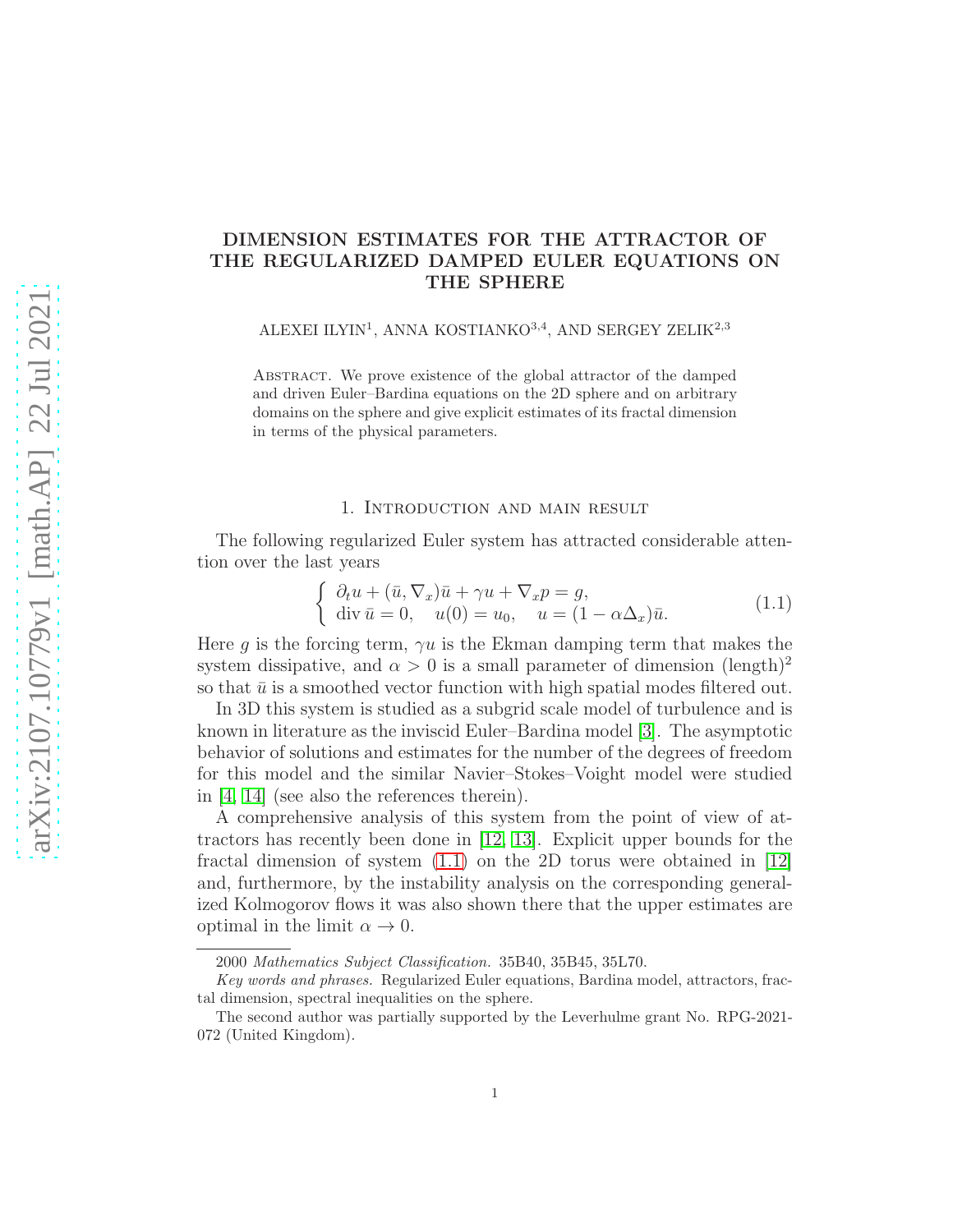A more difficult 3D case was studied in detail in [\[13\]](#page-13-4) for system [\(1.1\)](#page-0-0) on the 3D torus and in a domain  $\Omega \subseteq \mathbb{R}^3$ , where we again obtained explicit upper bounds for the attractor dimension and the estimate for the 3D torus is also optimal as  $\alpha \to 0$ .

Motivated by possible geophysical applications we study in this work the regularized Euler–Bardina system on the 2D sphere and in proper domains  $\Omega$  on the sphere:

<span id="page-1-0"></span>
$$
\begin{cases}\n\partial_t u + \nabla_{\bar{u}} \bar{u} + \gamma u + \nabla p = g, \\
\text{div } \bar{u} = 0, \quad u(0) = u_0, \quad u = (1 - \alpha \Delta) \bar{u}.\n\end{cases}
$$
\n(1.2)

The corresponding phase space with respect to  $\bar{u}$  is

$$
\bar{u} \in \mathbf{H}^1 := \begin{cases} \n\dot{\mathbf{H}}_0^1(\Omega), & \Omega \subsetneq \mathbb{S}^2, \\ \n\mathbf{H}^1(\mathbb{S}^2), & \Omega = \mathbb{S}^2 \n\end{cases} \quad \text{div } \bar{u} = 0,\n\tag{1.3}
$$

and  $\bar{u} = (1 - \alpha \Delta)^{-1} u$  in the case of  $\mathbb{S}^2$ , while for  $\Omega \subsetneq \mathbb{S}^2$  we recover  $\bar{u}$  by solving the Stokes problem in  $\Omega$ :

$$
\bar{u} - \alpha \Delta \bar{u} + \nabla q = u
$$
, div  $\bar{u} = 0$ ,  $\bar{u}|_{\partial \Omega} = 0$ .

In [\(1.2\)](#page-1-0)  $\nabla_u u$  is the covariant derivative of u along u for which we have [\[8\]](#page-13-5)

$$
\nabla_u u = \nabla \frac{u^2}{2} - u^{\perp} \operatorname{rot} u.
$$

In the vector case by the Laplace operator acting on (tangent) vector fields on  $\mathbb{S}^2$  we mean the Laplace–de Rham operator  $-d\delta - \delta d$  identifying 1-forms and vectors. Then for a two-dimensional manifold we have [\[8\]](#page-13-5)

$$
\Delta u = \nabla \operatorname{div} u - \operatorname{rot} \operatorname{rot} u,\tag{1.4}
$$

where the operators  $\nabla$  = grad and div have the conventional meaning. The operator rot of a vector u is a scalar and for a scalar  $\psi$ , rot  $\psi$  is a vector: rot  $u := \text{div}(u^{\perp}), \text{ rot } \psi := \nabla^{\perp} \psi, \text{ where in the local frame } u^{\perp} = (u_2, -u_1),$ that is,  $\pi/2$  clockwise rotation of u in the local tangent plane. Integrating by parts we obtain

<span id="page-1-1"></span>
$$
(-\Delta u, u) = || \cot u ||_{L^2}^2 + || \operatorname{div} u ||_{L^2}^2. \tag{1.5}
$$

We can now state the main result of this work proved in Section [3.](#page-6-0)

<span id="page-1-2"></span>**Theorem 1.1.** Let  $\Omega \subseteq \mathbb{S}^2$ . The regularized Euler system [\(1.2\)](#page-1-0) has a global attractor  $\mathscr A$  in  $\mathbb H^1$  with finite fractal dimension satisfying the following upper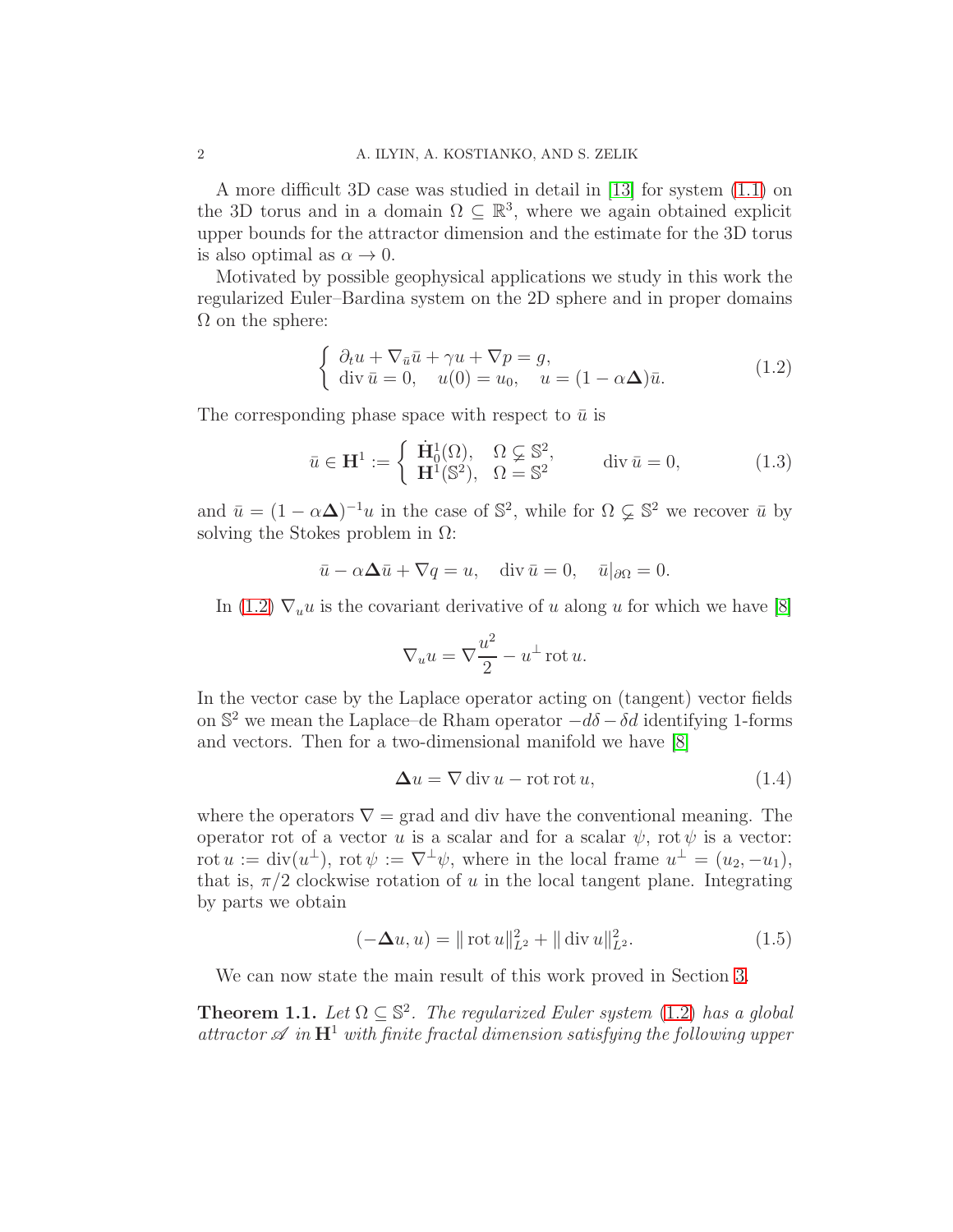bound

<span id="page-2-1"></span>
$$
\dim_F \mathscr{A} \le \frac{1}{8\pi} \cdot \begin{cases} \frac{1}{\alpha \gamma^4} \min\left( \|\operatorname{rot} g\|_{L^2}^2, \ \frac{\|g\|_{L^2}^2}{2\alpha} \right), & \Omega = \mathbb{S}^2\\ \frac{\|g\|_{L^2}^2}{2\alpha^2 \gamma^4}, & \Omega \subsetneq \mathbb{S}^2. \end{cases}
$$
(1.6)

In Section [2](#page-2-0) we prove dissipative estimates, write the system as an ODE in  $\mathbf{H}^1$  with bounded nonlinearity and construct the global attractor. In the Appendix (which is of an independent interest) we prove in the spirit of [\[17\]](#page-14-0) collective Sobolev inequalities on the sphere for families of functions with orthonormal derivatives.

We point out in conclusion that estimates  $(1.6)$  are *exactly* the same as those in the case of the 2D torus  $\mathbb{T}^2$  (and  $\mathbb{R}^2$ ), and  $\Omega \subsetneq \mathbb{R}^2$ , see, respec-tively [\[12,](#page-13-3) [13\]](#page-13-4). Furthermore, since as shown in [\[12\]](#page-13-3) the estimate on  $\mathbb{T}^2$  is optimal, we have a strong evidence that it is also true for  $\mathbb{S}^2$ .

### 2. A priori estimates and the global attractor

<span id="page-2-0"></span>Before we prove two types of energy estimates we recall the following two orthogonality relations [\[8\]](#page-13-5).

**Lemma 2.1.** Let  $\Omega \subseteq \mathbb{S}^2$  and let  $u, v \in T\mathbb{S}^2$ , div  $u = 0$  be smooth vector functions in  $\Omega$ . In case when  $\Omega \subsetneq \mathbb{S}^2$  we further suppose that  $u|_{\partial\Omega} = 0$ . Then

<span id="page-2-2"></span>
$$
\int_{\Omega} (\nabla_u v \cdot v) dS = 0, \quad \int_{\mathbb{S}^2} (\nabla_u u \cdot \Delta u) dS = 0.
$$
 (2.1)

Proof. To prove the first identity we use the following result in differential geometry, see, for instance, [\[7\]](#page-13-6). Namely, suppose that M is a surface in  $\mathbb{R}^d$ and let  $u, v$  be tangent vector functions on M. Let u and v be somehow prolonged in a neighborhood of M in  $\mathbb{R}^d$  with fixed Cartesian system. We denote them as  $\tilde{u}$ ,  $\tilde{v}$ . Then at a point  $x \in M$ 

$$
\nabla_u v(x) = \pi \left( \sum_{i=1}^d \tilde{u}_i \partial_i \tilde{v}_j \right),
$$

where  $\pi$  is the projection on the tangent plane to M at x.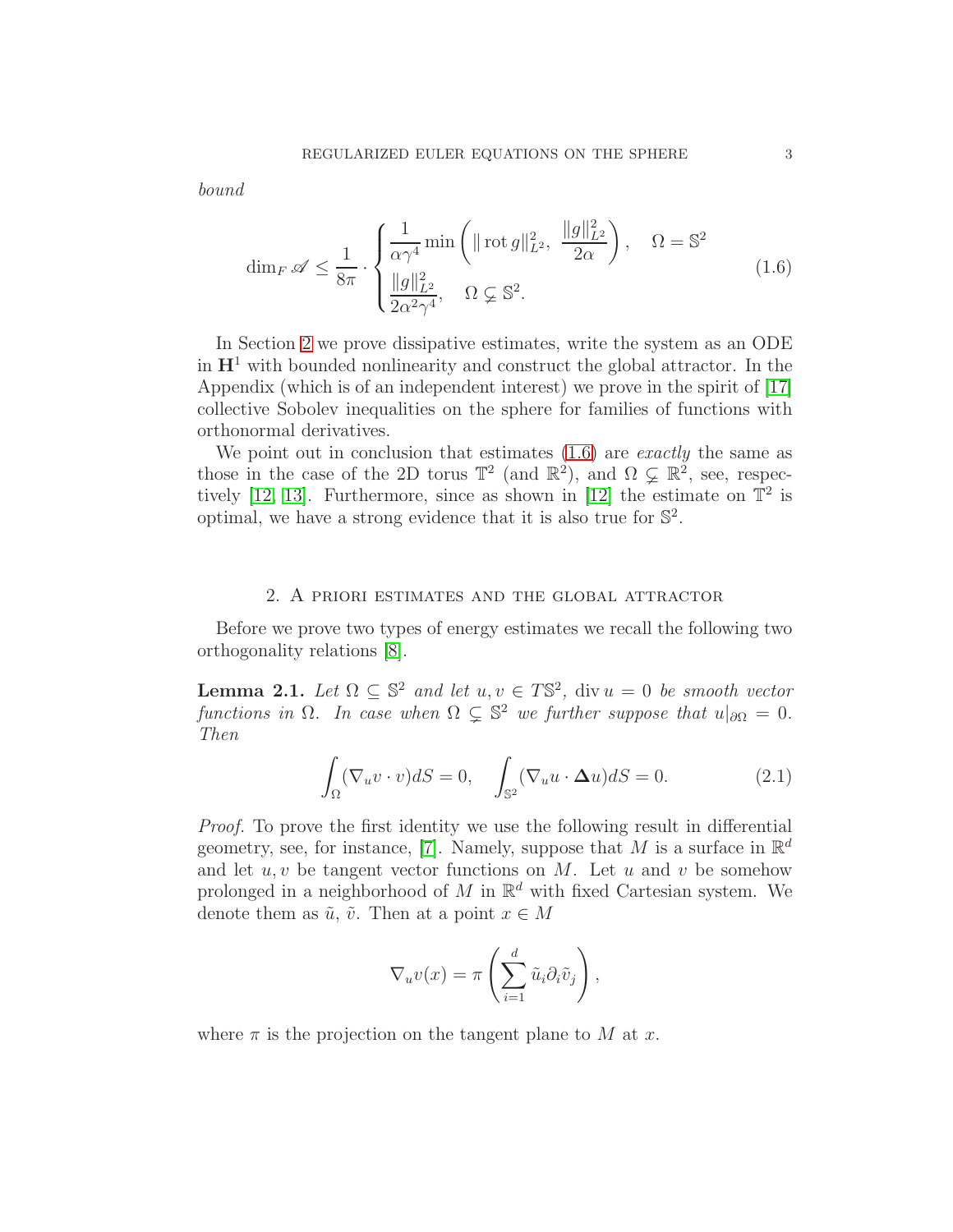Using this we obtain taking into account that  $u$  is tangent

$$
\int_{\Omega} (\nabla_u v \cdot v) dS = \int_{\Omega} \sum_{i,j=1}^3 \tilde{u}_i \partial_i \tilde{v}_j \tilde{v}_j dS = \frac{1}{2} \int_{\Omega} \sum_{i,j=1}^3 \tilde{u}_i \partial_i (\tilde{v}_j)^2 dS =
$$
  
= 
$$
\frac{1}{2} \int_{\Omega} \sum_{j=1}^3 u \cdot \nabla (v_j)^2 dS = -\frac{1}{2} \int_{\Omega} \sum_{j=1}^3 (v_j)^2 \operatorname{div} u dS = 0.
$$

We point out that  $\nabla$  and div here are the *surface* gradient and divergence. The second identity follows since setting  $\omega = \text{rot } u$  we have

$$
\int_{\mathbb{S}^2} \nabla_u u \cdot \Delta u dS = \int_{\mathbb{S}^2} \left( \frac{1}{2} \nabla u^2 - \omega u^{\perp} \right) \cdot \nabla^{\perp} \omega dS = - \int_{\mathbb{S}^2} \frac{1}{2} u \cdot \nabla (\omega)^2 dS = 0.
$$

Proposition 2.1. Let u be a smooth solution of equation  $(1.2)$ . Then for any  $\Omega \subseteq \mathbb{S}^2$  the following dissipative energy estimate holds:

<span id="page-3-0"></span>
$$
\|\bar{u}(t)\|_{\alpha}^{2} \le \|\bar{u}(0)\|_{\alpha}^{2}e^{-\gamma t} + \frac{1}{\gamma^{2}}\|g\|_{L^{2}}^{2},\tag{2.2}
$$

where

$$
\|\bar{u}\|_{\alpha}^2 := \|\bar{u}\|_{L^2}^2 + \alpha \|\cot \bar{u}\|_{L^2}^2.
$$

For  $\Omega = \mathbb{S}^2$  estimate [\(2.2\)](#page-3-0) still holds and, in addition,

<span id="page-3-1"></span>
$$
\|\bar{\omega}(t)\|_{\alpha}^{2} \le \|\bar{\omega}(0)\|_{\alpha}^{2} e^{-\gamma t} + \frac{1}{\gamma^{2}} \|\operatorname{rot} g\|_{L^{2}}^{2},\tag{2.3}
$$

where  $\omega = \text{rot } u$ ,  $\bar{\omega} = \text{rot } \bar{u}$ ,  $\omega = (1 - \alpha \Delta) \bar{\omega}$  and

$$
\|\bar{\omega}\|_{\alpha}^2 := \|\bar{\omega}\|_{L^2}^2 + \alpha \|\nabla \bar{\omega}\|_{L^2}^2.
$$

*Proof.* Indeed, taking the scalar product of  $(1.2)$  and  $\bar{u}$ , using  $(1.5)$ , that is,

<span id="page-3-2"></span>
$$
(u, \bar{u}) = \|\bar{u}\|_{L^2}^2 + \|\cot \bar{u}\|_{L^2}^2
$$

and the first identity in  $(2.1)$ , we obtain

$$
\frac{d}{dt} \left( \|\bar{u}\|_{L^2}^2 + \alpha \| \operatorname{rot} \bar{u} \|_{L^2}^2 \right) + 2\gamma \left( \|\bar{u}\|_{L^2}^2 + \alpha \| \operatorname{rot} \bar{u} \|_{L^2}^2 \right) = 2(g, \bar{u}) \le
$$
  

$$
\leq 2 \|g\|_{L^2} \|\bar{u}\|_{L^2} \leq \gamma \|\bar{u}\|_{L^2}^2 + \frac{1}{\gamma} \|g\|_{L^2}^2. \tag{2.4}
$$

Applying the Gronwall inequality, we obtain estimate [\(2.2\)](#page-3-0).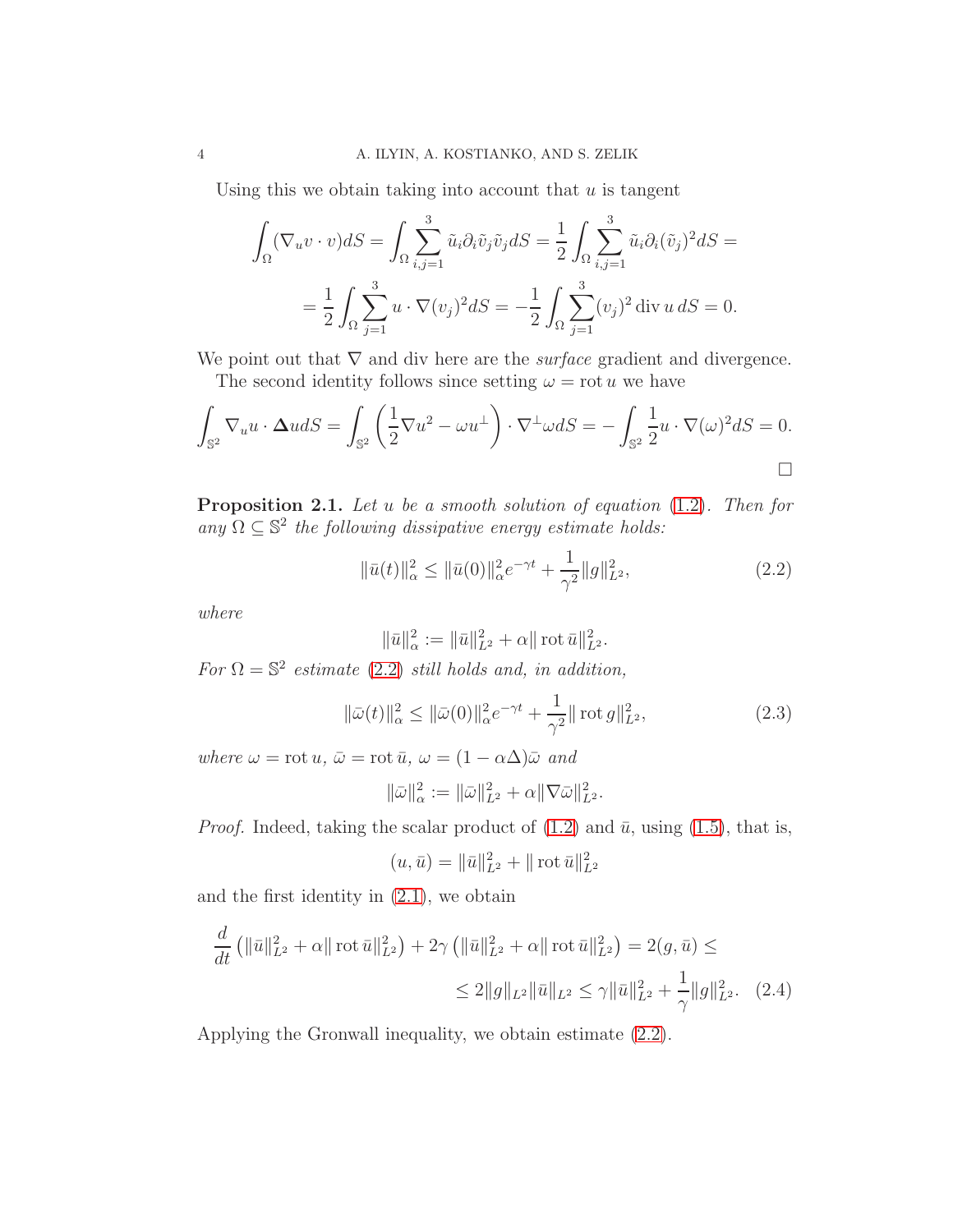The proof of  $(2.3)$  is similar, and we take the scalar product of  $(1.2)$  and  $-\Delta\bar{u}$  instead. Using the second orthogonality relation we obtain

$$
\frac{d}{dt} \left( \|\bar{\omega}\|_{L^2}^2 + \alpha \|\nabla \bar{\omega}\|_{L^2}^2 \right) + 2\gamma \left( \|\bar{\omega}\|_{L^2}^2 + \alpha \|\nabla \bar{\omega}\|_{L^2}^2 \right) = 2(g, \text{rot rot } \bar{u}) =
$$
  
= 2(\text{rot } g, \bar{\omega}) \le \gamma \|\bar{\omega}\|\_{L^2}^2 + \frac{1}{\gamma} \|\text{rot } g\|\_{L^2}^2

and complete the proof as before.

The following time averaged estimates are essential in Section [3.](#page-6-0)

Corollary 2.1. For any 
$$
\Omega \subsetneq \mathbb{S}^2
$$
  
\n
$$
\limsup_{t \to \infty} \frac{1}{t} \int_0^t ||\operatorname{rot} \bar{u}(s)||_{L^2} ds \le \frac{1}{\gamma \sqrt{2\alpha}} ||g||_{L^2}.
$$
\n(2.5)

For  $\Omega = \mathbb{S}^2$  estimate [\(2.5\)](#page-4-0) still holds and, in addition,

<span id="page-4-1"></span><span id="page-4-0"></span>
$$
\limsup_{t \to \infty} \frac{1}{t} \int_0^t \| \operatorname{rot} \bar{u}(s) \|_{L^2} ds \le \frac{1}{\gamma} \| \operatorname{rot} g \|_{L^2}.
$$
 (2.6)

*Proof.* Estimate  $(2.6)$  immediately follows from  $(2.3)$ . To see that  $(2.5)$ holds we integrate [\(2.4\)](#page-3-2) from 0 to t, divide by t and let  $t \to \infty$ . Since in view of  $(2.2)$ ,  $\|\bar{u}(t)\|_{\alpha}$  is bounded, we obtain that

$$
\limsup_{t \to \infty} \frac{1}{t} \int_0^t \| \operatorname{rot} \bar{u}(s) \|_{L^2}^2 ds \le \frac{1}{2\alpha \gamma^2} \| g \|_{L^2}^2.
$$

Using Hölder inequality

$$
\frac{1}{t} \int_0^t ||\cot \bar{u}(s)||_{L^2} ds \le \left(\frac{1}{t} \int_0^t ||\cot \bar{u}(s)||_{L^2}^2 ds\right)^{1/2},
$$
  
we obtain (2.5).

We now write equation [\(1.2\)](#page-1-0) as an ODE in a Hilbert space with bounded nonlinearity. Applying to [\(1.2\)](#page-1-0) the operator

$$
A_{\alpha} := (1 - \alpha A)^{-1} \Pi
$$

where  $A = \Pi \Delta$  is the Stokes operator in  $\Omega$  and  $\Pi$  is the Helmholtz–Leray projection, we obtain

<span id="page-4-2"></span>
$$
\partial_t \bar{u} + \gamma \bar{u} + B(\bar{u}, \bar{u}) = \bar{g}, \ \bar{u}\big|_{t=0} = \bar{u}_0,\tag{2.7}
$$

where  $B(\bar{u}, \bar{v}) := A_{\alpha} \Pi\left(\nabla_{\bar{u}}\bar{v}\right), \bar{g} = (1 - \alpha A)^{-1} \Pi g.$ 

Arguing as in [\[12\]](#page-13-3) and also using the elliptic regularity for the Stokes operator we see that B is bounded from  $\mathbf{H}^1$  to  $\mathbf{H}^{2-\varepsilon}$ ,  $\varepsilon > 0$ .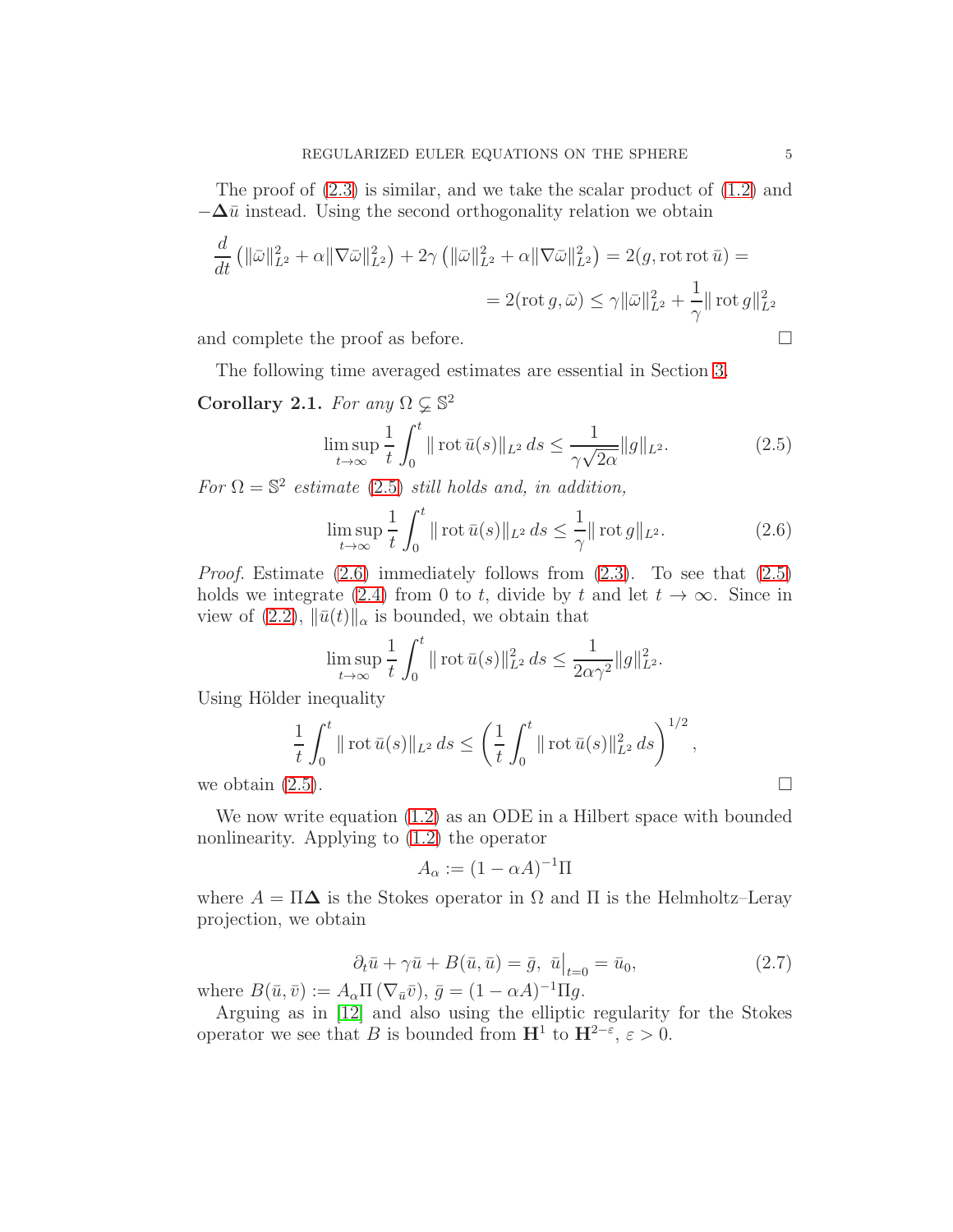As a result, we have written  $(1.2)$  as an an ODE in  $\mathbf{H}^1$  with bounded nonlineariry. Therefore the local existence and uniqueness of a solution as well as (an infinite) differentiability of the corresponding local solution semigroup are straightforward corollaries of the Banach contraction principle. The global existence follows from a priori estimates obtained above, so that we have proved the following theorem.

**Theorem 2.1.** Let  $\bar{u}_0 \in \mathbf{H}^1(\Omega)$ . Then there exists a unique global solution  $\bar{u} \in C([0,\infty), H^1)$  of problem [\(2.7\)](#page-4-2) (which is simultaneously the unique solution of  $(1.2)$ ). In other words, a dissipative solution semigroup

$$
S(t): \mathbf{H}^1 \to \mathbf{H}^1, \quad S(t)\bar{u}_0 := \bar{u}(t), \quad t \ge 0
$$

is well defined. Moreover,  $S(t)$  is  $C^{\infty}$ -differentiable for every fixed t.

Concluding this section we construct the main object of our interest, namely, the global attractor of the solution semigroup  $S(t)$ .

**Theorem 2.2.** The semigroup  $S(t)$  has a global attractor in mathscr A  $\subset$  $H^1$  which, by definition, is a set that is

1) compact in  $\mathbf{H}^1$ ,  $\mathscr{A} \in \mathbf{H}^1$ ;

2) strictly invariant  $S(t)\mathscr{A} = \mathscr{A}$ ;

3) attracts bounded sets in  $\mathbf{H}^1$ : for every bounded set  $B \subset \mathbf{H}^1$  and every neighborhood  $\mathcal{O}(\mathscr{A})$ 

$$
S(t)B\subset \mathcal{O}(\mathscr{A})\text{ for }t\geq T(B,\mathcal{O}(\mathscr{A})).
$$

*Proof.* The semigroup  $S(t)$  is continuous and dissipative in view of [\(2.2\)](#page-3-0). To apply a general and by now standard result on the existence of the attractor, see, for instance, [\[2,](#page-13-7) [15\]](#page-13-8) we only need to establish the asymptotic compactness of  $S(t)$ . This is also achieved by the standard splitting of  $S(t)$ into a exponentially decaying part and a uniformly compact part:

 $S(t) = \Sigma(t) + S_2(t), S_2(t) = S(t) - \Sigma(t),$ 

where  $v(t) = \Sigma(t)\bar{u}_0$  is the decaying solution of the linear equation

$$
\partial_t v + \gamma v = 0, \ v(0) = \bar{u}_0,
$$

and  $w(t) = S_2(t)\overline{u}_0$  is the solution of the equation

$$
\partial_t w + \gamma w = G(t) := -B(\bar{u}, \bar{u}) + \bar{g}, \ w(0) = 0
$$

with zero initial condition and right-hand side uniformly bounded in  $\mathbf{H}^{2-\epsilon}$ . Therefore w is uniformly bounded in  $\mathbf{H}^{2-\epsilon}$  and since  $\bar{u} = v + w$  the asymptotic compactness of the semigroup  $S(t)$  is established.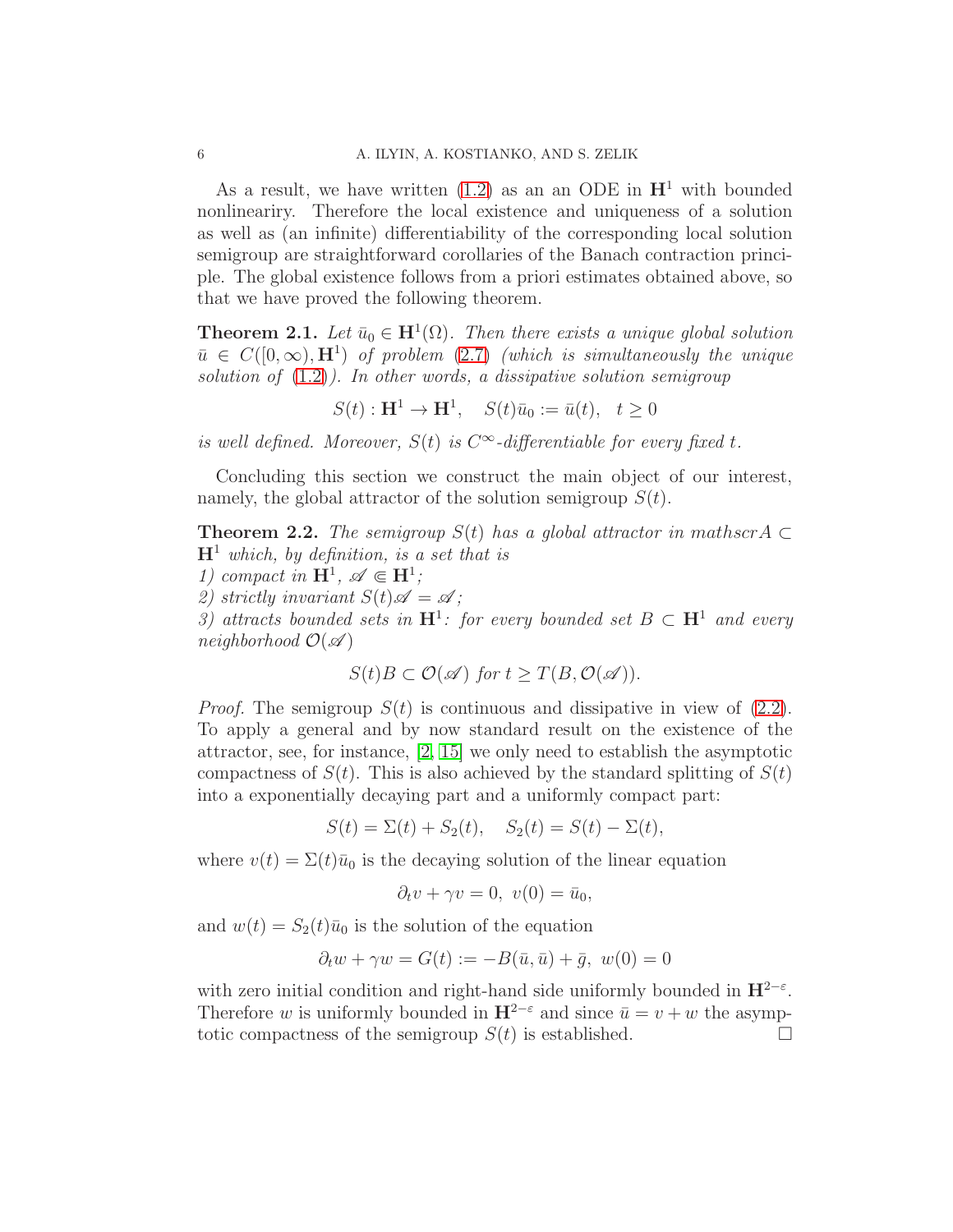#### 3. Upper bound for the dimension of the attractor

<span id="page-6-0"></span>*Proof of Theorem [1.1.](#page-1-2)* The solution semigroup  $S(t) : \mathbf{H}^1 \to \mathbf{H}^1$  is differentiable with respect to the initial data so we only need to estimate the global Lyapunov exponents for the linearization of equation [\(2.7\)](#page-4-2) on the trajectories lying on the attractor. The linearized system is:

$$
\begin{cases} \partial_t \bar{\theta} = -\gamma \bar{\theta} - B(\bar{u}(t), \bar{\theta}) - B(\bar{\theta}, \bar{u}(t)) =: L_{u(t)} \bar{\theta}, \\ \operatorname{div} \bar{\theta} = 0, \ \bar{\theta} \vert_{t=0} = \bar{\theta}_0 \in \mathbf{H}^1(\Omega), \end{cases}
$$

where  $B(\bar{u}, \bar{v}) := (1 - \alpha A)^{-1} \Pi(\nabla_{\bar{u}} \bar{v})$ . It is convenient to define the scalar product in  $\mathbf{H}^1$  induced by the operator  $1 - \alpha A$ , namely,

<span id="page-6-1"></span>
$$
(\bar{\theta}, \bar{\xi})_{\alpha} = (\bar{\theta}, \bar{\xi}) + \alpha (\operatorname{rot} \bar{\theta}, \operatorname{rot} \bar{\xi}) = ((1 - \alpha A)\bar{\theta}, \bar{\xi})
$$
(3.1)

Then, using that  $\Pi A_{\alpha} = A_{\alpha}$  and  $\Pi \overline{\theta} = \overline{\theta}$ , we obtain

<span id="page-6-2"></span>
$$
(B(\bar{u}, \bar{\theta}), \bar{\theta})_{\alpha} = ((1 - \alpha A)^{-1} \Pi \nabla_{\bar{u}} \bar{\theta}, (1 - \alpha \Delta_x) \bar{\theta}) =
$$
  

$$
= ((1 - \alpha A)^{-1} \Pi \nabla_{\bar{u}} \bar{\theta}, (1 - \alpha \Pi \Delta_x) \bar{\theta}) =
$$
  

$$
= (\Pi \nabla_{\bar{u}} \bar{\theta}, \bar{\theta}) = (\nabla_{\bar{u}} \bar{\theta}, \bar{\theta}) \equiv 0.
$$
 (3.2)

Following the general strategy, see e.g. [\[15\]](#page-13-8), the sums of the first  $n$  global Lyapunov exponents, which control the dimension, can be estimated from above by the following numbers:

$$
q(n) := \limsup_{t \to \infty} \sup_{u(t) \in \mathscr{A}} \sup_{\{\bar{\theta}_j\}_{j=1}^n} \frac{1}{t} \int_0^t \sum_{j=1}^n (L_{u(\tau)} \bar{\theta}_j, \bar{\theta}_j)_{\alpha} d\tau,
$$

where the first (inner) supremum is taken over all orthonormal families  $\{\bar{\theta}_j\}_{j=1}^n$  with respect to the scalar product  $(3.1)$  in  $\mathbf{H}^1$  and the second (middle) supremum is taken over all trajectories  $u(t)$  on the attractor  $\mathscr A$ . Then, using  $(3.2)$  we obtain

$$
\sum_{j=1}^{n} (L_{u(t)}\bar{\theta}_j, \bar{\theta}_j)_{\alpha} = -\sum_{j=1}^{n} \gamma ||\bar{\theta}_j||_{\alpha}^2 - \sum_{j=1}^{n} \int_{\Omega} (\nabla_{\bar{\theta}_j} \bar{u} \cdot \bar{\theta}_j) dS \le
$$
  

$$
\le -\gamma n + \frac{1}{\sqrt{2}} || \operatorname{rot} \bar{u}(t) ||_{L^2} ||\rho||_{L^2},
$$

where

$$
\rho(s) = \sum_{j=1}^{n} |\bar{\theta}_{j}(s)|^{2},
$$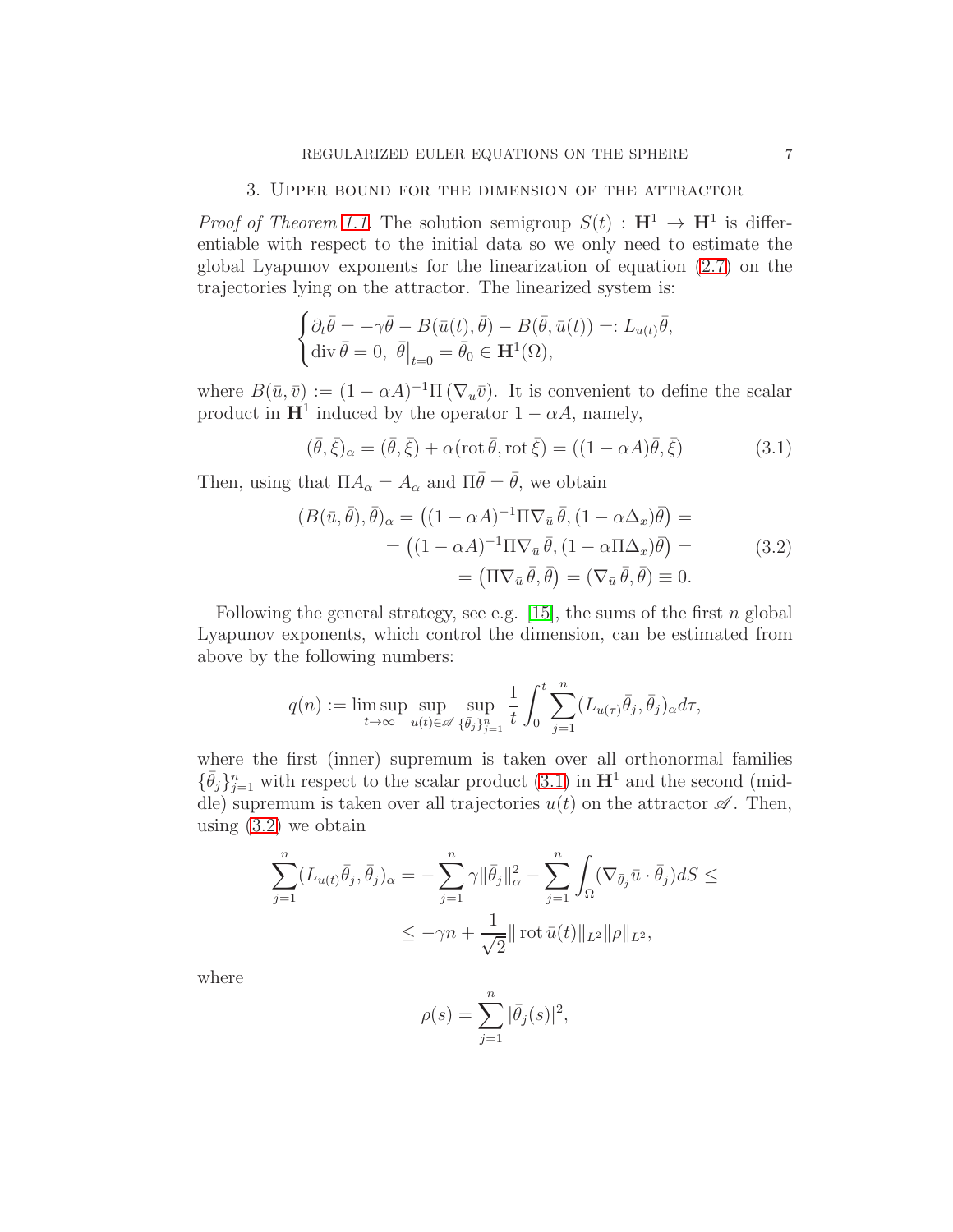and where we used the following inequality special for the spherical geometry (and similar to that in the 2D flat case), see [\[10,](#page-13-9) Lemma 3.2]:

$$
\sum_{j=1}^{n} \int_{\Omega} (\nabla_{v_j} u(s) \cdot v_j(s)) dS \le 2^{-1/2} \|\rho\|_{L^2} \|\text{rot } u\|_{L^2}, \ \rho(s) = \sum_{j=1}^{n} |v_j(s)|^2, \ \text{div } u = 0.
$$

We now use estimate [\(4.9\)](#page-10-0) from the Appendix and obtain

$$
\sum_{j=1}^{n} (L_{u(t)}\bar{\theta}_j, \bar{\theta}_j)_{\alpha} \le -\gamma n + \frac{1}{2\sqrt{2\pi}} \frac{n^{1/2}}{\alpha^{1/2}} || \operatorname{rot} \bar{u}(t) ||_{L^2}.
$$

Finally, using [\(2.5\)](#page-4-0) and [\(2.6\)](#page-4-1) we arrive at

$$
q(n) \le -\gamma n + \frac{1}{2\sqrt{2\pi}} \frac{n^{1/2}}{\alpha^{1/2}} \cdot \begin{cases} \frac{1}{\gamma} \min\left( \|\cot g\|_{L^2}, \ \frac{\|g\|_{L^2}}{\sqrt{2\alpha}} \right), & \Omega = \mathbb{S}^2, \\ \frac{\|g\|_{L^2}}{\gamma \sqrt{2\alpha}}, & \Omega \subsetneq \mathbb{S}^2. \end{cases}
$$

It only remains to recall that, according to the general theory, any number  $n^*$ for which  $q(n^*) < 0$  is an upper bound both for the Hausdorff [\[2,](#page-13-7) [15\]](#page-13-8) and the fractal [\[5,](#page-13-10) [6\]](#page-13-11) dimension of the global attractor  $\mathscr A$ . This gives estimate [\(1.6\)](#page-2-1). П

## 4. Appendix

In this section we prove the following result that makes it possible to write the estimates for the dimension of the attractor in the explicit form.

<span id="page-7-2"></span>**Theorem 4.1.** Let  $\Omega \subseteq \mathbb{S}^2$  be a (curved) domain on  $\mathbb{S}^2$ . Let a family  $\{v_j\}_{j=1}^n \in \mathbf{H}_0^1(\Omega)$ , div  $v_j = 0$ , be orthonormal in  $\mathbf{H}_0^1(\Omega)$  with respect to the scalar product

<span id="page-7-0"></span>
$$
m^{2}(v_{i}, v_{j})_{L^{2}} + (\text{rot } v_{i}, \text{rot } v_{j})_{L^{2}} = \delta_{ij}.
$$
\n(4.1)

Then the function  $\rho(s) := \sum_{j=1}^n |v_j(s)|^2$  satisfies the inequality

<span id="page-7-1"></span>
$$
\|\rho\|_{L^2} \le \frac{1}{2\sqrt{\pi}} m^{-1} n^{1/2}.
$$
\n(4.2)

Proof. We first recall the basic facts concerning the spectrum of the scalar Laplace operator  $\Delta = \text{div } \nabla$  on the sphere  $\mathbb{S}^2$ :

$$
-\Delta Y_n^k = n(n+1)Y_n^k, \quad k = 1, \dots, 2n+1, \quad n = 0, 1, 2, \dots \tag{4.3}
$$

Here the  $Y_n^k$  are the orthonormal real-valued spherical harmonics and each eigenvalue  $\Lambda_n := n(n+1)$  has multiplicity  $2n + 1$ .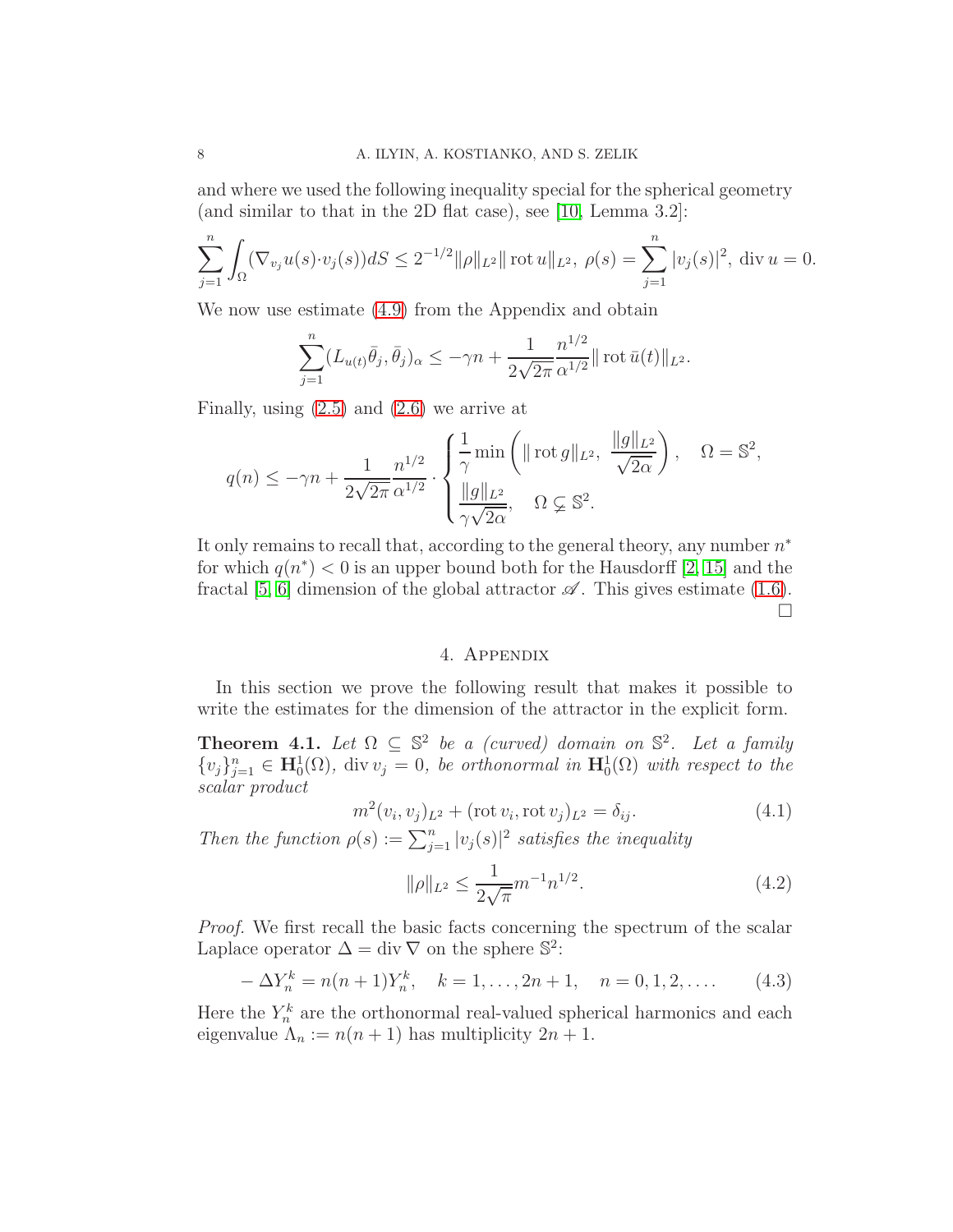The following identity is essential in what follows: for any  $s \in \mathbb{S}^2$ 

<span id="page-8-0"></span>
$$
\sum_{k=1}^{2n+1} Y_n^k(s)^2 = \frac{2n+1}{4\pi}.
$$
\n(4.4)

In the vector case identity [\(4.4\)](#page-8-0) is replaced by its vector analogue:

<span id="page-8-1"></span>
$$
\sum_{k=1}^{2n+1} |\nabla Y_n^k(s)|^2 = n(n+1)\frac{2n+1}{4\pi}.\tag{4.5}
$$

Turning to the proof we first consider the whole sphere  $\Omega = \mathbb{S}^2$ . Corresponding to the eigenvalue  $\Lambda_n = n(n + 1)$ , where  $n = 1, 2, \ldots$ , there is a family of  $2n + 1$  orthonormal vector-valued eigenfunctions  $w_n^k(s)$  of the vector Laplacian on the invariant space of divergence free vector-functions, that is, the Stokes operator on  $\mathbb{S}^2$ 

<span id="page-8-2"></span>
$$
w_n^k(s) = (n(n+1))^{-1/2} \nabla^{\perp} Y_n^k(s), \ -\Delta w_n^k = n(n+1) w_n^k, \ \text{div } w_n^k = 0; \tag{4.6}
$$

where  $k = 1, \ldots, 2n + 1$ , and [\(4.5\)](#page-8-1) implies the following identity:

<span id="page-8-3"></span>
$$
\sum_{k=1}^{2n+1} |w_n^k(s)|^2 = \frac{2n+1}{4\pi}.
$$
\n(4.7)

Let us define two operators

$$
\mathbb{H} = V^{1/2} (m^2 - \Delta)^{-1/2} \Pi, \quad \mathbb{H}^* = \Pi (m^2 - \Delta)^{-1/2} V^{1/2}
$$

acting in  $T\mathbb{S}^2$ , where  $V \in L^1 \cap L^\infty$  is a non-negative scalar function and  $\Pi$  is the Helmholtz–Leray projection. Then  $\mathbf{K} = \mathbb{H}^* \mathbb{H}$  is a compact self-adjoint operator acting from  $\mathbf{L}^2(\mathbb{S}^2)$  to  $\mathbf{L}^2(\mathbb{S}^2)$  and

Tr 
$$
\mathbf{K}^2
$$
 = Tr  $(\Pi(m^2 - \Delta)^{-1/2}V(m^2 - \Delta)^{-1/2}\Pi)^2 \le$   
  $\le$  Tr  $(\Pi(m^2 - \Delta)^{-1}V^2(m^2 - \Delta)^{-1}\Pi) =$  Tr  $(V^2(m^2 - \Delta)^{-2}\Pi)$ ,

where we used the Araki–Lieb–Thirring inequality for traces [\[1,](#page-13-12) [18,](#page-14-1) [19\]](#page-14-2):

$$
\text{Tr}(BA^2B)^p \le \text{Tr}(B^pA^{2p}B^p), \quad p \ge 1,
$$

and the cyclicity property of the trace together with the facts that  $\Pi$  commutes with the Laplacian and that  $\Pi$  is a projection:  $\Pi^2 = \Pi$ . Using the basis of orthonormal eigenfunctions of the Laplacian [\(4.6\)](#page-8-2) along with [\(4.7\)](#page-8-3)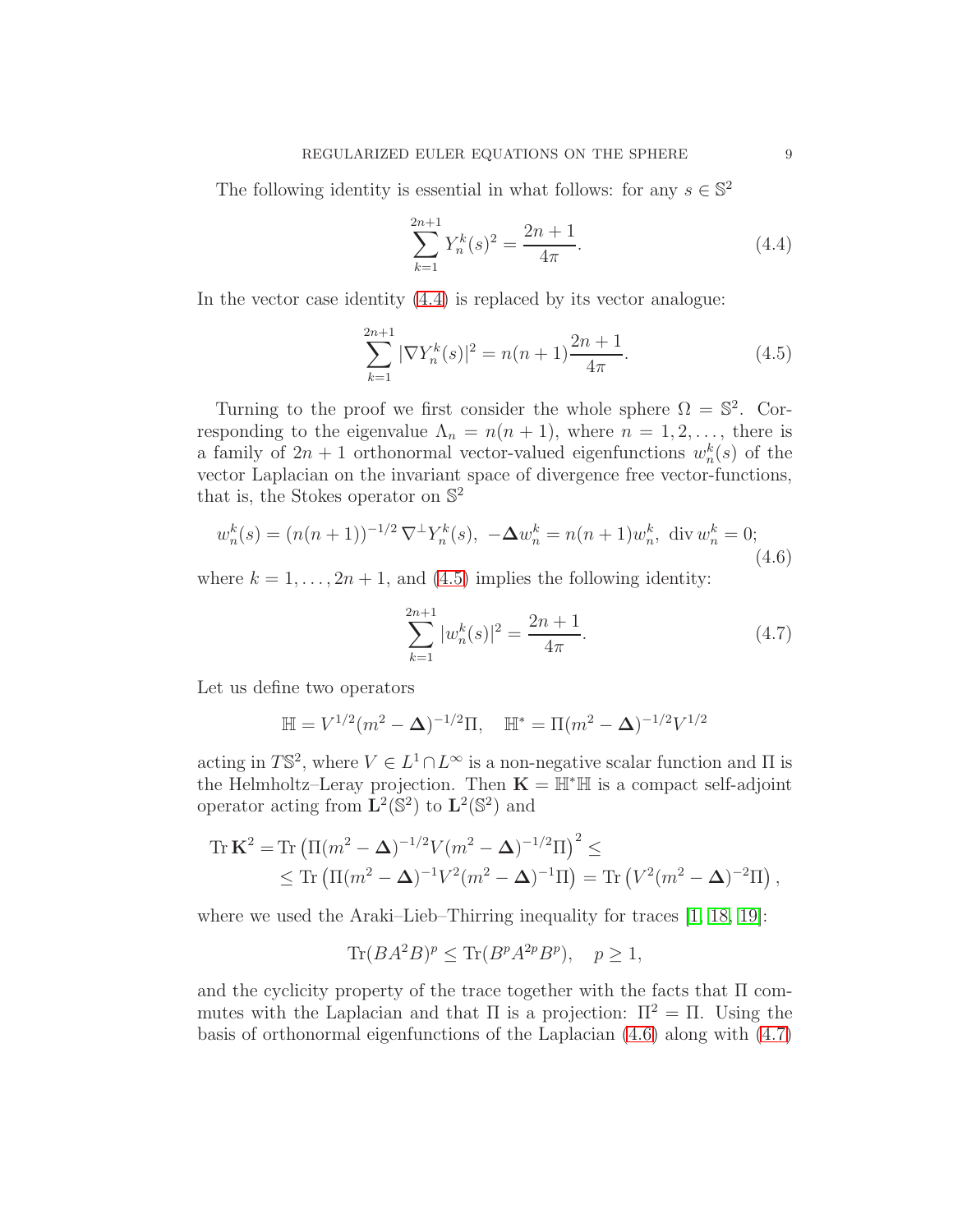in view of the key estimate [\(4.10\)](#page-10-1) proved below we find that

Tr 
$$
\mathbf{K}^2 \leq \text{Tr}\left(V^2(m^2 - \Delta)^{-2}\Pi\right) =
$$
  
=  $\frac{1}{4\pi} \sum_{n=1}^{\infty} \frac{2n+1}{(m^2 + n(n+1))^2} \int_{\mathbb{S}^2} V^2(s) dS \leq \frac{1}{4\pi} \frac{1}{m^2} ||V||_{L^2}^2.$ 

We can now argue as in [\[17\]](#page-14-0). We observe that

$$
\int_{\mathbb{S}^2} \rho(s) V(s) dS = \sum_{i=1}^n \|\mathbb{H} \psi_i\|_{L^2}^2,
$$

where

$$
\psi_j = (m^2 - \Delta)^{1/2} v_j, \quad j = 1, ..., n.
$$

Next, in view of [\(4.1\)](#page-7-0) the  $\psi_j$ 's are orthonormal in  $L^2$  and in view of the variational principle

$$
\sum_{i=1}^{n} \|\mathbb{H}\psi_i\|_{L^2}^2 = \sum_{i=1}^{n} (\mathbf{K}\psi_i, \psi_i) \le \sum_{i=1}^{n} \lambda_i,
$$

where  $\lambda_i$  are the eigenvalues of the operator **K**. Therefore

$$
\int_{\mathbb{S}^2} \rho(s)V(s)dS \le \sum_{i=1}^n \lambda_i \le n^{1/2} \left(\sum_{i=1}^n \lambda_i^2\right)^{1/2} \le
$$
  

$$
\le n^{1/2} \left(\text{Tr }\mathbf{K}^2\right)^{1/2} \le \frac{n^{1/2}m^{-1}}{2\sqrt{\pi}} \|V\|_{L^2}.
$$

Setting  $V(x) := \rho(x)$  we complete the proof of [\(4.2\)](#page-7-1) for  $\Omega = \mathbb{S}^2$ .

Finally, if  $\Omega \subsetneq \mathbb{S}^2$  is a proper domain on  $\mathbb{S}^2$ , we extend by zero the vector functions  $v_j$  outside  $\Omega$  and denote the results by  $\widetilde{v}_j$ , so that  $\widetilde{v}_j \in \mathbf{H}^1(\mathbb{S}^2)$ and div  $\widetilde{v}_j = 0$ . We further set  $\widetilde{\rho}(x) := \sum_{j=1}^n |\widetilde{v}_j(x)|^2$ . Then setting  $\widetilde{\psi}_i :=$  $(m^2 - \Delta)^{1/2}\tilde{v}_i$ , we see that the system  $\{\psi_j\}_{j=1}^n$  is orthonormal in  $L^2(\mathbb{S}^2)$  and  $\text{div } \psi_j = 0.$  Since clearly  $\|\tilde{\rho}\|_{L^2(\mathbb{S}^2)} = \|\rho\|_{L^2(\Omega)}$ , the proof of the estimate  $(4.2)$  reduces to the case of the whole sphere and therefore is complete.  $\Box$ 

A word for word translation of the above proof gives a similar inequality in the scalar case, the only difference being that we have to consider the case of the whole sphere and impose the zero mean condition.

<span id="page-9-0"></span>**Theorem 4.2.** Let a family  $\{\varphi_j\}_{j=1}^n \in H^1(\mathbb{S}^2)$ ,  $\int_{\mathbb{S}^2} \varphi_j(s) dS = 0$  be orthonormal with respect to the scalar product

$$
m^2(\varphi_i, \varphi_j)_{L^2} + (\nabla \varphi_i, \nabla \varphi_j)_{L^2} = \delta_{ij}.
$$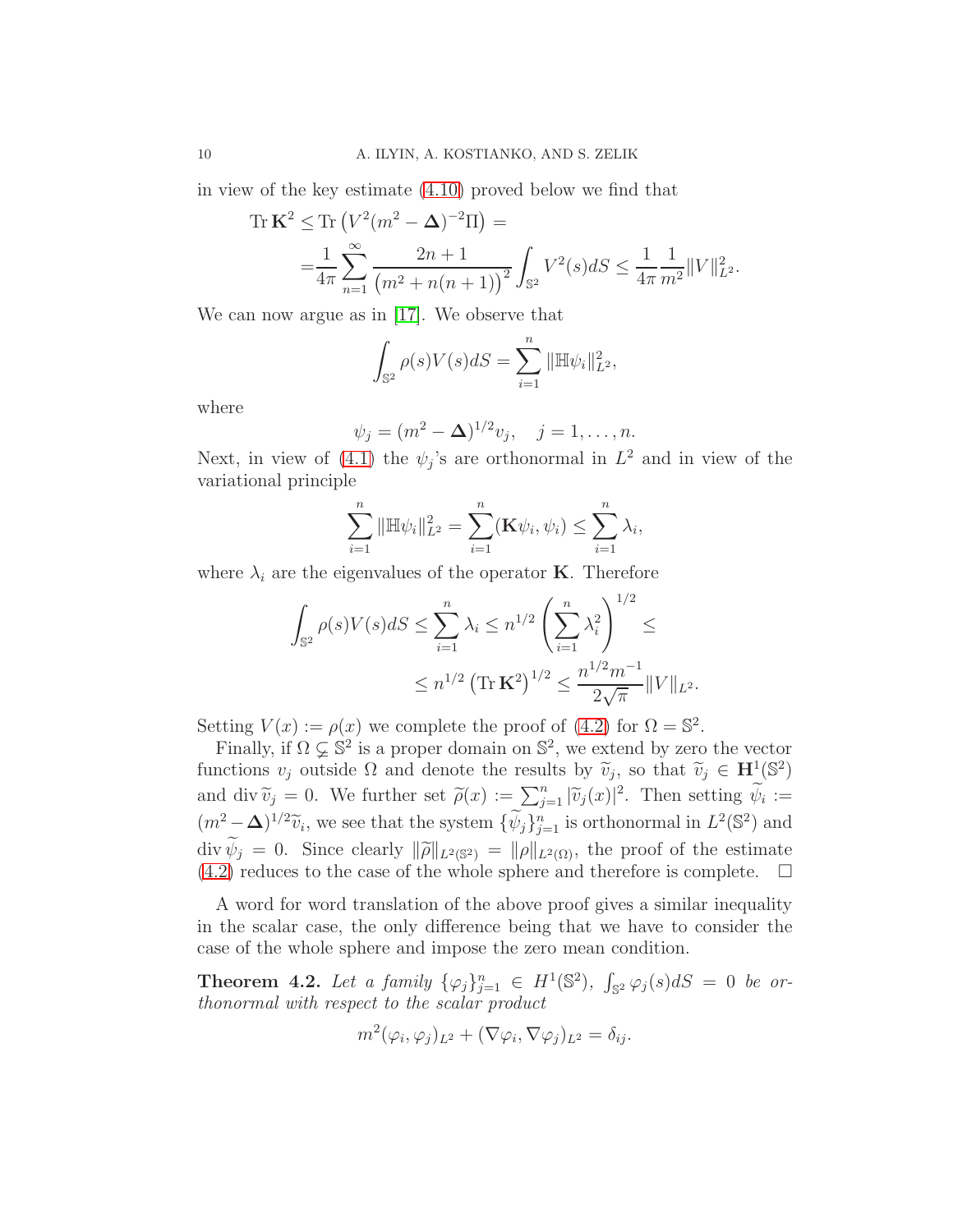Then the function  $\rho(s) := \sum_{j=1}^n |\varphi_j(s)|^2$  satisfies the inequality

$$
\|\rho\|_{L^2} \le \frac{1}{2\sqrt{\pi}} m^{-1} n^{1/2}.
$$

Remark 4.1. The difference in the formulations of Theorems [4.1](#page-7-2) and [4.2](#page-9-0) is due to the fact that the vector Laplacian is positive  $-\Delta \geq 2I$ , while the scalar Laplacian  $-\Delta \geq 0$  is just non-negative.

In terms of the scalar product [\(4.8\)](#page-10-2) estimate [\(4.2\)](#page-7-1) is as follows.

**Corollary [4.1](#page-7-2).** Under the assumptions of Theorem 4.1 let the family  $\{v_j\}_{j=1}^n$ ,  $div v_j = 0$ , be orthonormal with respect to

<span id="page-10-2"></span>
$$
(v_i, v_j)_{L^2} + \alpha (\operatorname{rot} v_i, \operatorname{rot} v_j)_{L^2} = \delta_{ij}.
$$
\n(4.8)

Then the function  $\rho(s) = \sum_{j=1}^{n} |v_j(s)|^2$  satisfies

<span id="page-10-0"></span>
$$
\|\rho\|_{L^2} \le \frac{1}{2\sqrt{\pi}} \frac{n^{1/2}}{\alpha^{1/2}}.
$$
\n(4.9)

**Proposition 4.1.** The following inequality holds for  $m > 0$ 

<span id="page-10-1"></span>
$$
F(m) := m^2 \sum_{n=1}^{\infty} \frac{2n+1}{(m^2 + n(n+1))^2} < 1.
$$
 (4.10)

*Proof.* We write  $F(m)$  as follows

$$
F(m) = \frac{1}{m^2} \sum_{n=1}^{\infty} (2n+1) f\left(\frac{n(n+1)}{m^2}\right), \quad f(t) = \frac{1}{(1+t)^2}.
$$

The following asymptotic expansion holds for  $F(m)$ (see [\[16,](#page-13-13) Lemma 3.5])

$$
F(m) = \int_0^\infty f(t)dt - \frac{1}{m^2} \frac{2}{3} f(0) + O(m^{-4}), \text{ as } m \to \infty.
$$

which in view of  $f(0) = 1$ , and  $\int_0^\infty f(x)dx = 1$  gives that

$$
F(m) = 1 - \frac{1}{m^2} \frac{2}{3} + O(m^{-4}).
$$

This shows that [\(4.10\)](#page-10-1) holds for all  $m \in [m_0, \infty)$ , where  $m_0$  is sufficiently large. A general method for proving this type of inequalities is to somehow specify the value of  $m_0$  and show that [\(4.10\)](#page-10-1) also holds on  $m \in [0, m_0]$ by a reliable computer calculation. However, in this specific case we can prove inequality [\(4.10\)](#page-10-1) completely rigorously, and for this purpose we use a refinement of the method proposed in [\[9,](#page-13-14) [11\]](#page-13-15).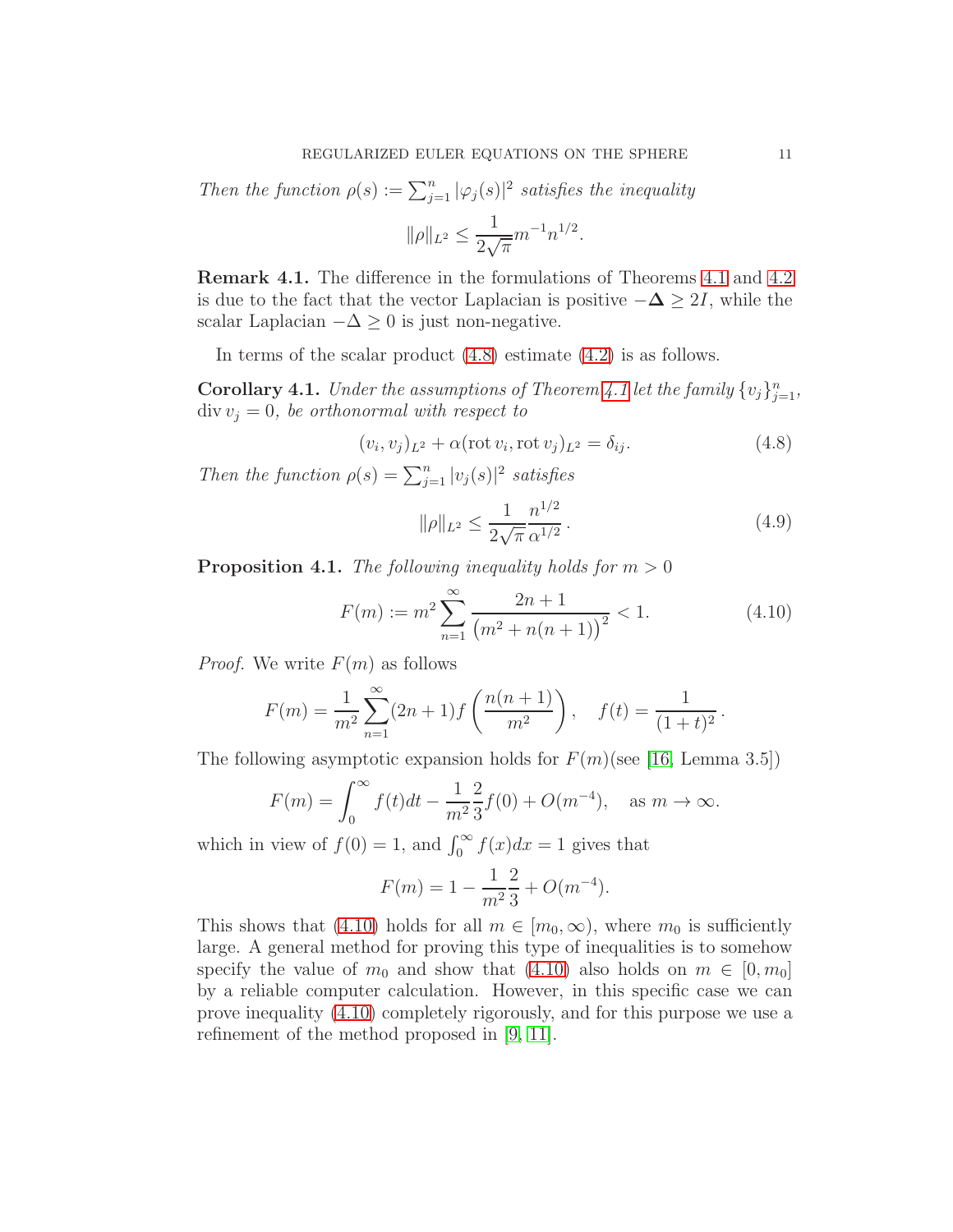Let

$$
a_1 = 0
$$
,  $a_n = a_n(m) := \frac{(n-1)n}{m^2}$ ,  $n = 2, ...$ 

Then

$$
m^{-2} \sum_{n=1}^{\infty} n f(n(n+1)/m^2) = \frac{1}{2} \sum_{n=1}^{\infty} f(a_{n+1})(a_{n+1} - a_n),
$$
  

$$
m^{-2} \sum_{n=1}^{\infty} (n+1) f(n(n+1)/m^2) = \frac{1}{2} \sum_{n=1}^{\infty} f(a_{n+1})(a_{n+2} - a_{n+1}).
$$

Therefore

$$
F(m) = \frac{1}{2}f(a_2)(a_2 - a_1) + \sum_{n=2}^{\infty} \frac{f(a_n) + f(a_{n+1})}{2} (a_{n+1} - a_n),
$$

and inequality [\(4.10\)](#page-10-1) is equivalent to

$$
\frac{1}{2}f(a_2)(a_2 - a_1) + \sum_{n=2}^{\infty} \frac{f(a_n) + f(a_{n+1})}{2} (a_{n+1} - a_n) \n< \sum_{n=1}^{\infty} \int_{a_n}^{a_{n+1}} f(x)dx = \int_{a_1}^{a_2} f(x)dx + \sum_{n=2}^{\infty} \int_{a_n}^{a_{n+1}} f(x)dx = 1,
$$

or, equivalently, to

$$
\int_{a_1}^{a_2} f(x)dx - \frac{1}{2}f(a_2)(a_2 - a_1) >
$$
  
> 
$$
\sum_{n=2}^{\infty} \left( \frac{f(a_n) + f(a_{n+1})}{2} (a_{n+1} - a_n) - \int_{a_n}^{a_{n+1}} f(x)dx \right) =: \sum_{n=2}^{\infty} R_n(m).
$$

Next, for  $f(x) = 1/(1+x)^2$  we have

$$
\int_{a_1}^{a_2} f(x)dx - \frac{1}{2}f(a_2)(a_2 - a_1) = \frac{m^2 + 4}{(m^2 + 2)^2}
$$

and

$$
\frac{f(a) + f(b)}{2} (b - a) - \int_a^b f(x) dx = \frac{1}{2} \frac{(b - a)^3}{(1 + a)^2 (1 + b)^2}.
$$

Therefore

$$
R_n(m) = \frac{4}{m^2} \frac{1}{m} \frac{(n/m)^3}{((1+n(n-1)/m^2)^2 (1+n(n+1)/m^2)^2},
$$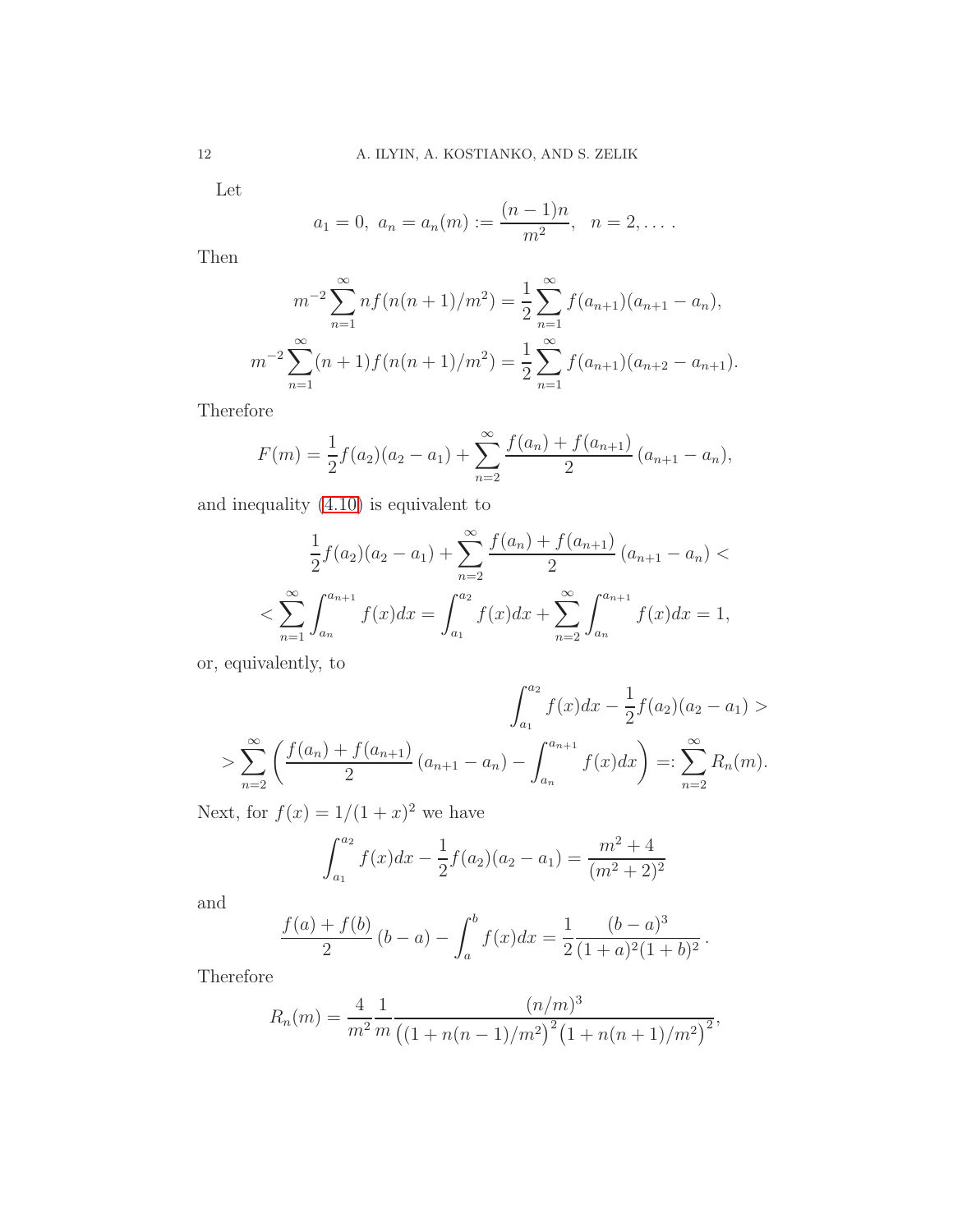and we see that inequality [\(4.10\)](#page-10-1) holds if and only if

$$
m^{2} \left[ \frac{m^{2} + 4}{(m^{2} + 2)^{2}} + R_{1}(m) \right] = m^{2} \left[ \frac{m^{2} + 4}{(m^{2} + 2)^{2}} + \frac{4}{m^{2}} \frac{1}{(m^{2} + 2)^{2}} \right] = 1 >
$$
  
>  $4 \frac{1}{m} \sum_{n=1}^{\infty} \frac{(n/m)^{3}}{((1 + n(n - 1)/m^{2})^{2}(1 + n(n + 1)/m^{2})^{2})},$ 

that is,

$$
R(m) := \frac{1}{m} \sum_{n=1}^{\infty} \frac{(n/m)^3}{\left( (1 + n(n-1)/m^2)^2 (1 + n(n+1)/m^2)^2 \right)^2} < \frac{1}{4}.
$$

Next, we find a lower bound for the denominator in terms of a function depending on  $n/m$ . Taking into account that

$$
F'(m) = 2m \sum_{n=1}^{\infty} \frac{(2n+1)(n(n+1) - m^2)}{(m^2 + n(n+1))^3} > 0
$$

for  $m \in [0, \sqrt{2}]$ , we see that it suffices to prove inequality [\(4.10\)](#page-10-1) for  $m \in \mathbb{R}$  $\left[\sqrt{2}, \infty\right)$ .

The largest constant  $k$  in the inequality

$$
\frac{((m^2 + n(n-1))^{2}(m^2 + n(n+1))^{2}}{m^8} \ge k\left(1 + \frac{n^2}{m^2}\right)^4
$$

holding for  $m^2 \geq 2$  and  $n \in \mathbb{N}$  satisfies

$$
\sqrt{k} = 1 - \max_{m^2 \ge 2, n \in \mathbb{N}} \frac{n^2}{(m^2 + n^2)^2} = 1 - \max_{n \in \mathbb{N}} \frac{n^2}{(2 + n^2)^2} = \frac{8}{9}.
$$

This gives that for  $m \geq \sqrt{2}$ 

$$
R(m) < \frac{81}{64} \frac{1}{m} \sum_{n=1}^{\infty} g(n/m), \quad g(x) = \frac{x^3}{(1+x^2)^4}.
$$

The function  $g(x)$  has a global maximum at  $x_0 = \left(\frac{3}{5}\right)$  $\frac{3}{5}$ )<sup>1/2</sup> and is decreasing for  $x > x_0$ . Therefore it is geometrically clear that for all  $m > 0$ 

$$
\frac{1}{m}\sum_{n=1}^{\infty}g(n/m) < x_0g(x_0) + \int_{x_0}^{\infty}g(x)dx = \frac{225}{4096} + \frac{175}{3072} = \frac{1375}{12288}.
$$

The proof is now complete, since for  $m \geq \sqrt{2}$ 

$$
R(m) < \frac{81}{64} \frac{1}{m} \sum_{n=1}^{\infty} g(n/m) < \frac{81}{64} \frac{1375}{12288} = \frac{37125}{262144} = 0.14162 < \frac{1}{4}.
$$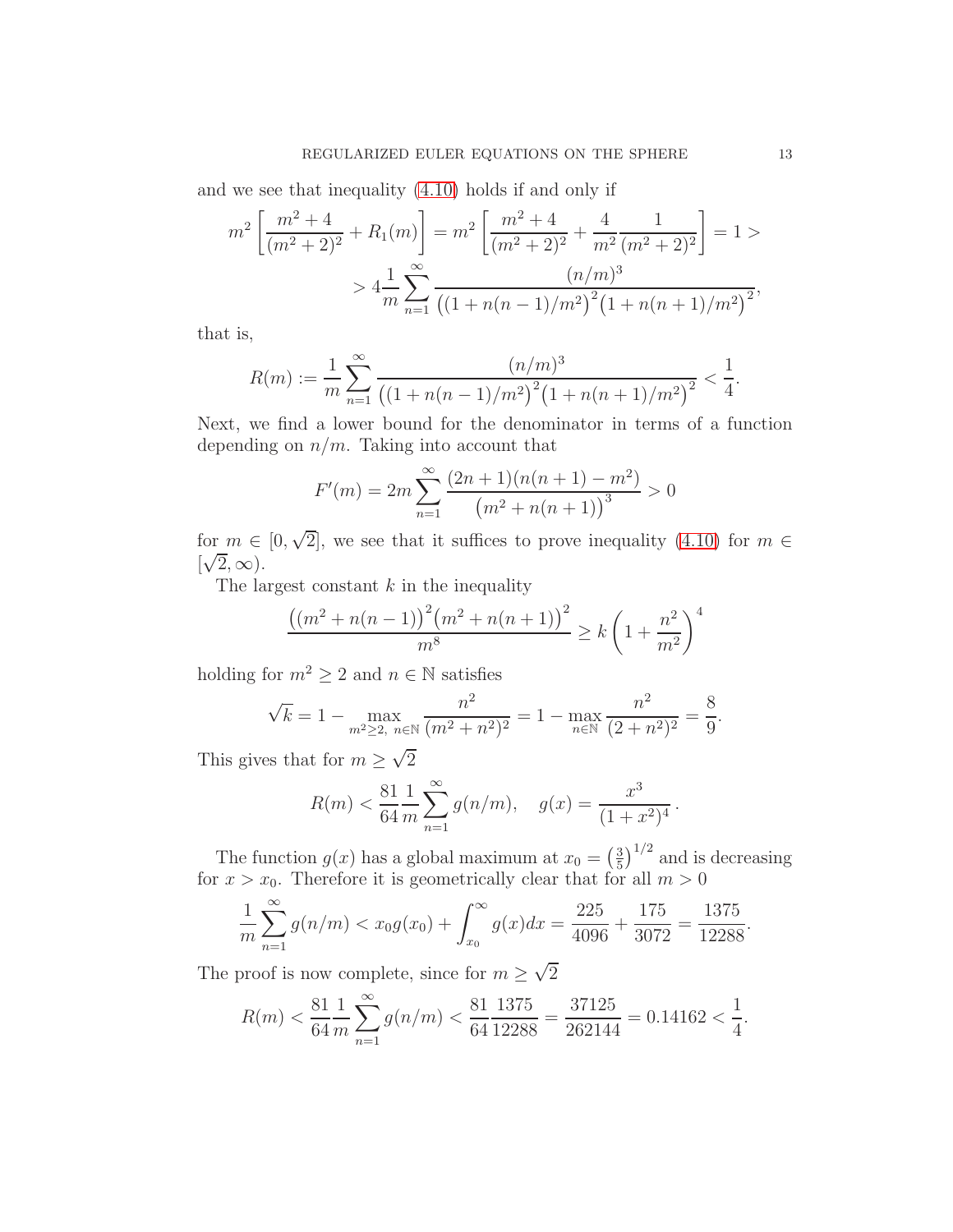#### **REFERENCES**

- <span id="page-13-12"></span><span id="page-13-7"></span>[1] H. Araki, On an inequality of Lieb and Thirring. Lett. Math. Phys., 19:2 (1990), 167–170.
- <span id="page-13-0"></span>[2] A. Babin and M. Vishik, Attractors of Evolution Equations. Studies in Mathematics and its Applications, vol 25. North-Holland Publishing Co., Amsterdam, 1992.
- [3] J. Bardina, J. Ferziger, and W. Reynolds, Improved subgrid scale models for large eddy simulation, in Proceedings of the 13th AIAA Conference on Fluid and Plasma Dynamics, (1980).
- <span id="page-13-1"></span>[4] Y. Cao, E. M. Lunasin, and E.S. Titi, Global well-posedness of the three-dimensional viscous and inviscid simplified Bardina turbulence models. Commun. Math. Sci. 4:4 (2006), 823–848.
- <span id="page-13-10"></span>[5] V. V. Chepyzhov and A. A. Ilyin, A note on the fractal dimension of attractors of dissipative dynamical systems. Nonlinear Anal. 44 (2001), 811–819.
- <span id="page-13-11"></span>[6] V. V. Chepyzhov and A. A. Ilyin, On the fractal dimension of invariant sets; applications to Navier–Stokes equations. Discrete Contin. Dyn. Syst. 10: 1-2 (2004), 117–135.
- <span id="page-13-6"></span>[7] B.A. Dubrovin, S.P. Novikov, and A.T. Fomenko, Modern Geometry. Methods and Applications: Part I. Nauka, Moscow, 1979; Eglish translation, Graduate texts in mathematics, 93, Springer, New York, 1984.
- <span id="page-13-5"></span>[8] A.A. Ilyin, The Navier–Stokes and Euler equations on two dimensional closed manifolds. Mat. Sbornik 181:4 (1990), 521–539; English transl. in Mathematics of the USSR-Sbornik 69:2 (1991).
- <span id="page-13-14"></span>[9] A.A. Ilyin, Best constants in Sobolev inequalities on the sphere and in Euclidean space. J. London Math. Soc. (2) 59 (1999), 263-286.
- <span id="page-13-9"></span>[10] A. A. Ilyin, A. Miranville, and E. S. Titi, Small viscosity sharp estimates for the global attractor of the 2-D damped-driven Navier-Stokes equations. Commun. Math. Sci. 2  $(2004)$ , 403-426.
- <span id="page-13-15"></span>[11] A.A. Ilyin, Lieb–Thirring inequalities on some manifolds. J. Spectr. Theory 2 (2012), 57–78.
- <span id="page-13-3"></span>[12] A.A. Ilyin and S.V. Zelik, Sharp dimension estimates of the attractor of the damped 2D Euler–Bardina equations. In book: EMS Series of Congress Reports Vol. 18. Partial Differential Equations, Spectral Theory, and Mathematical Physics, EMS Press, Berlin, 2021, p. 209–229.
- <span id="page-13-4"></span>[13] A.A. Ilyin, A.G. Kostianko, and S.V. Zelik, Sharp upper and lower bounds of the attractor dimension for 3D damped Euler–Bardina equations. arXiv: 2106.09077.
- <span id="page-13-2"></span>[14] V. K. Kalantarov and E. S. Titi, Global attractors and determining modes for the 3D Navier–Stokes–Voight equations, Chin. Ann. Math. 30:6 (2009), 697–714.
- <span id="page-13-8"></span>[15] R. Temam, Infinite Dimensional Dynamical Systems in Mechanics and Physics, 2nd ed. Springer-Verlag, New York 1997.
- <span id="page-13-13"></span>[16] S.V. Zelik and A.A. Ilyin, Green's function asymptotics and sharp interpolation inequalities. Uspekhi Mat. Nauk  $69:2$  (2014), 23-76; English transl. in Russian Math. Surveys 69:2 (2014).